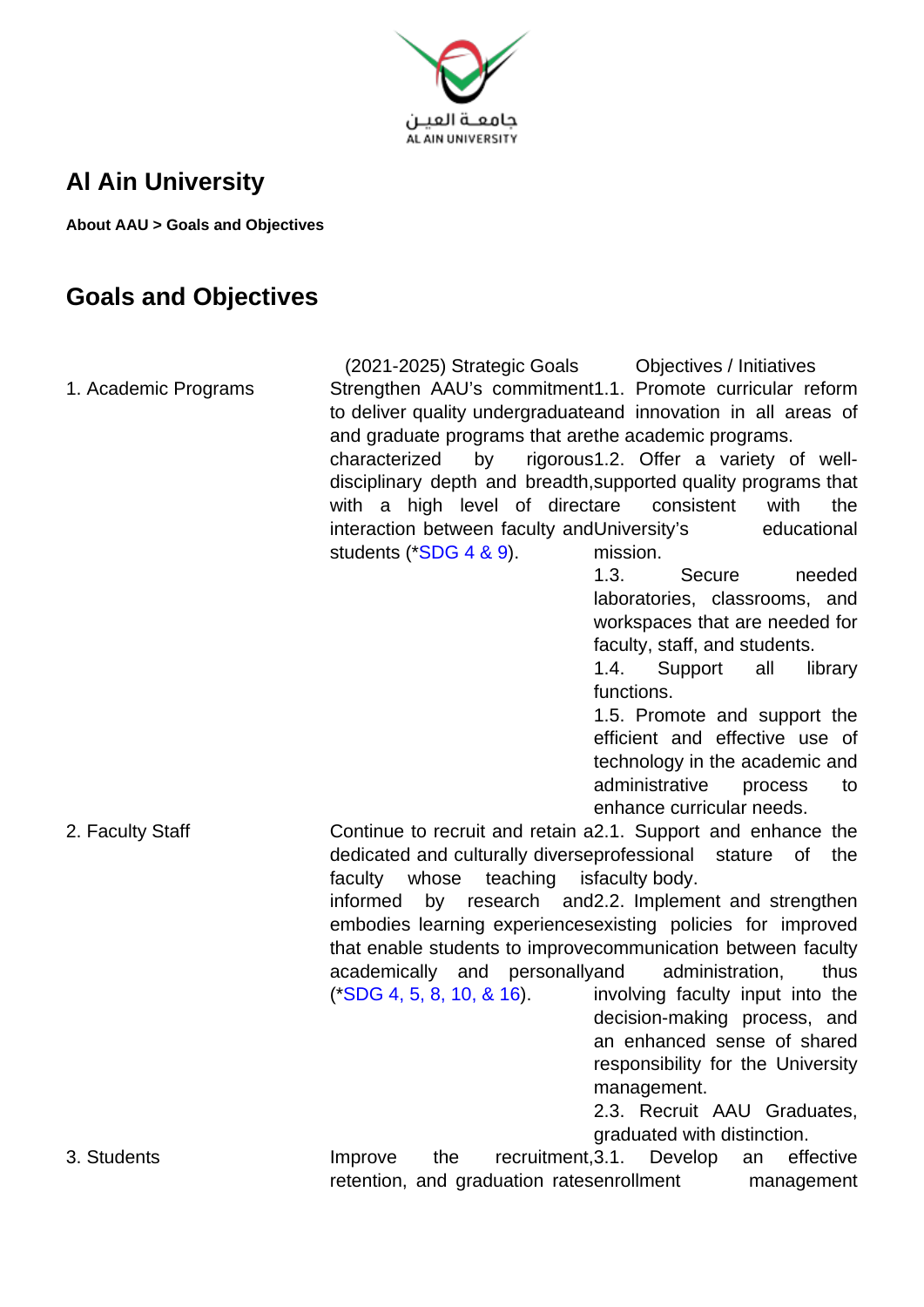within the student body, while program that is linked to the increasing the number of well academic programs' needs. prepared and academically able students who wish to enter areputation in local high schools, sustainable environment thatand facilitates the development of institutions. competent, and professionals (\*SDG 4, 5, &enrollment-related works, 10). Improve the AAU other educational creative 3.3. Review and coordinate all programs, services, and activities. 3.4. Enhance the current academic advising process. 4. Scientific Research **Foster** research and support4.1. Articulating at the unit level faculty members to secure the different research activities and time, financial support, and plans to achieve research collaborations to maximize their goals. success in research, 4.2. Fostering outreach to the scholarship, and sustainable activities (\*SDG 4). maintaining an online directory othercommunity and region and of faculty to assist them in their research. 4.3. Recognizing and rewarding the faculty and staff's efforts in research to enhance productivity. 5. Learning Resources **Secure** and strengthen the 5.1. Providing an adequate and University's information predictable technology and media servicesfunding to support both the academicinstitutional and administrative functions of that AAU can satisfy the the University and deployment of new innovative teaching research technologies as they 5.2. become available (\*SDG 4 & 9).maintenance and upgrading of mechanism for informational and technologies, so thetechnology needs of its andstudents, staff, and faculty, now and and in the future. Strengthening the the University's information technology infrastructure, facilities, and hardware. 5.3. Strengthening the information technology services and the instructional technology services and support systems that are offered at the University. 5.4. Promoting and supporting the efficient and effective use of